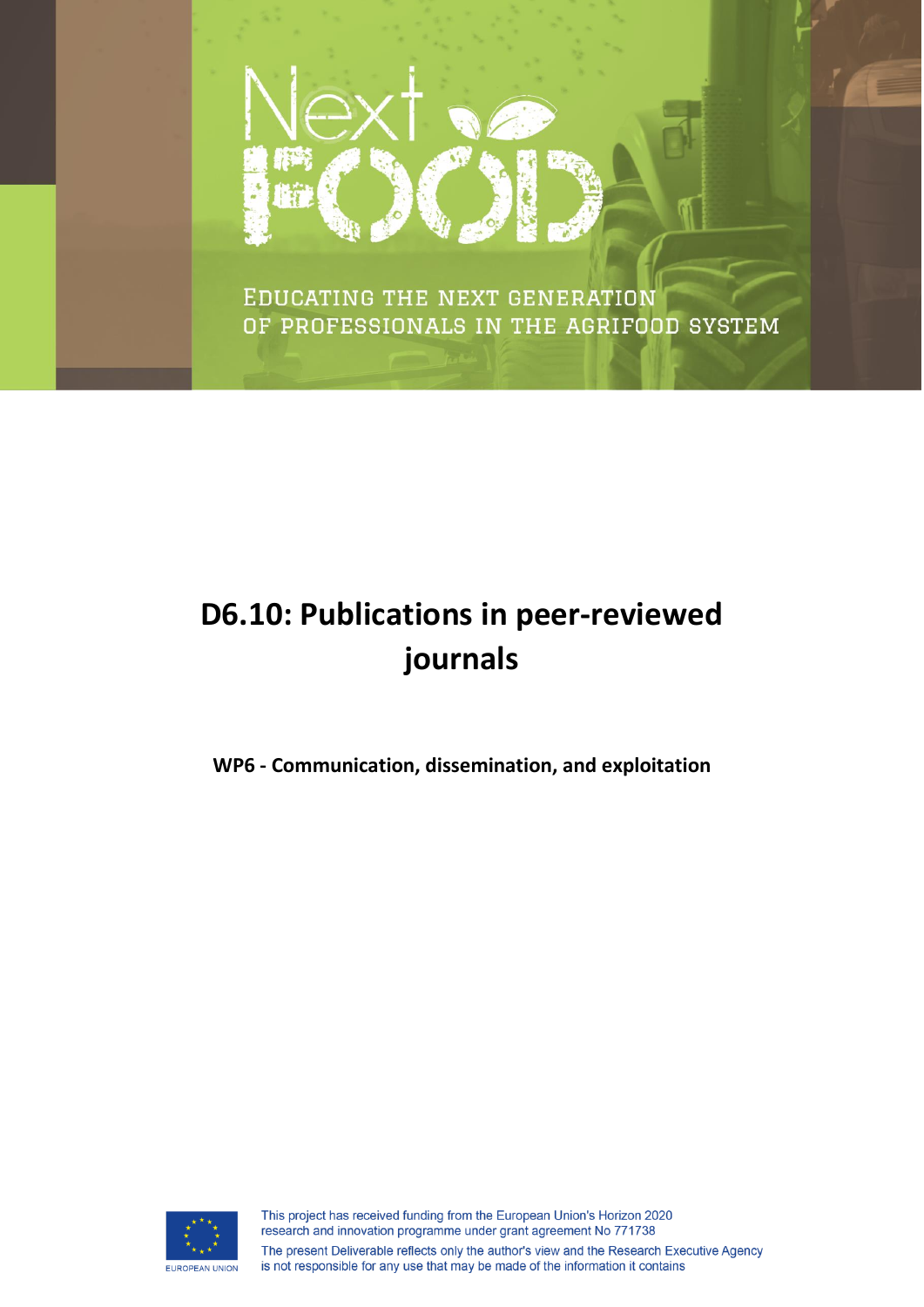#### **Document Information**

| <b>Grant Agreement</b>    | 771738<br><b>Acronym</b>                                                  |                                    | <b>NextFOOD</b>            |  |              |  |
|---------------------------|---------------------------------------------------------------------------|------------------------------------|----------------------------|--|--------------|--|
| <b>Full Project Title</b> | Educating the next generation of professionals in the agri-food<br>system |                                    |                            |  |              |  |
| <b>Start Date</b>         | 15/03/2018                                                                |                                    | <b>Duration</b>            |  | 48           |  |
| <b>Project URL</b>        | https://www.nextfood-project.eu/                                          |                                    |                            |  |              |  |
| <b>Deliverable</b>        | D6.10 Publications in peer-reviewed journals                              |                                    |                            |  |              |  |
| <b>Working Package</b>    | WP6 - Communication, dissemination, and exploitation                      |                                    |                            |  |              |  |
| <b>Date of Delivery</b>   | Contractual                                                               | 30/04/2022<br>30/04/2022<br>Actual |                            |  |              |  |
| <b>Nature</b>             | $R -$ Report                                                              |                                    | <b>Dissemination Level</b> |  | $P - Public$ |  |
| <b>WP Leader</b>          | American Farm School (AFS)                                                |                                    |                            |  |              |  |
| <b>Authors</b>            | Anna-Maria Krooupa, Researcher, AFS                                       |                                    |                            |  |              |  |
| <b>Contributors</b>       |                                                                           |                                    |                            |  |              |  |

#### **Document History**

| <b>Version</b> | <b>Issue Date</b> |       | Stage Changes | Contributor        |
|----------------|-------------------|-------|---------------|--------------------|
| 1.0            | 29/04/2022        | Final |               | Anna-Maria Krooupa |

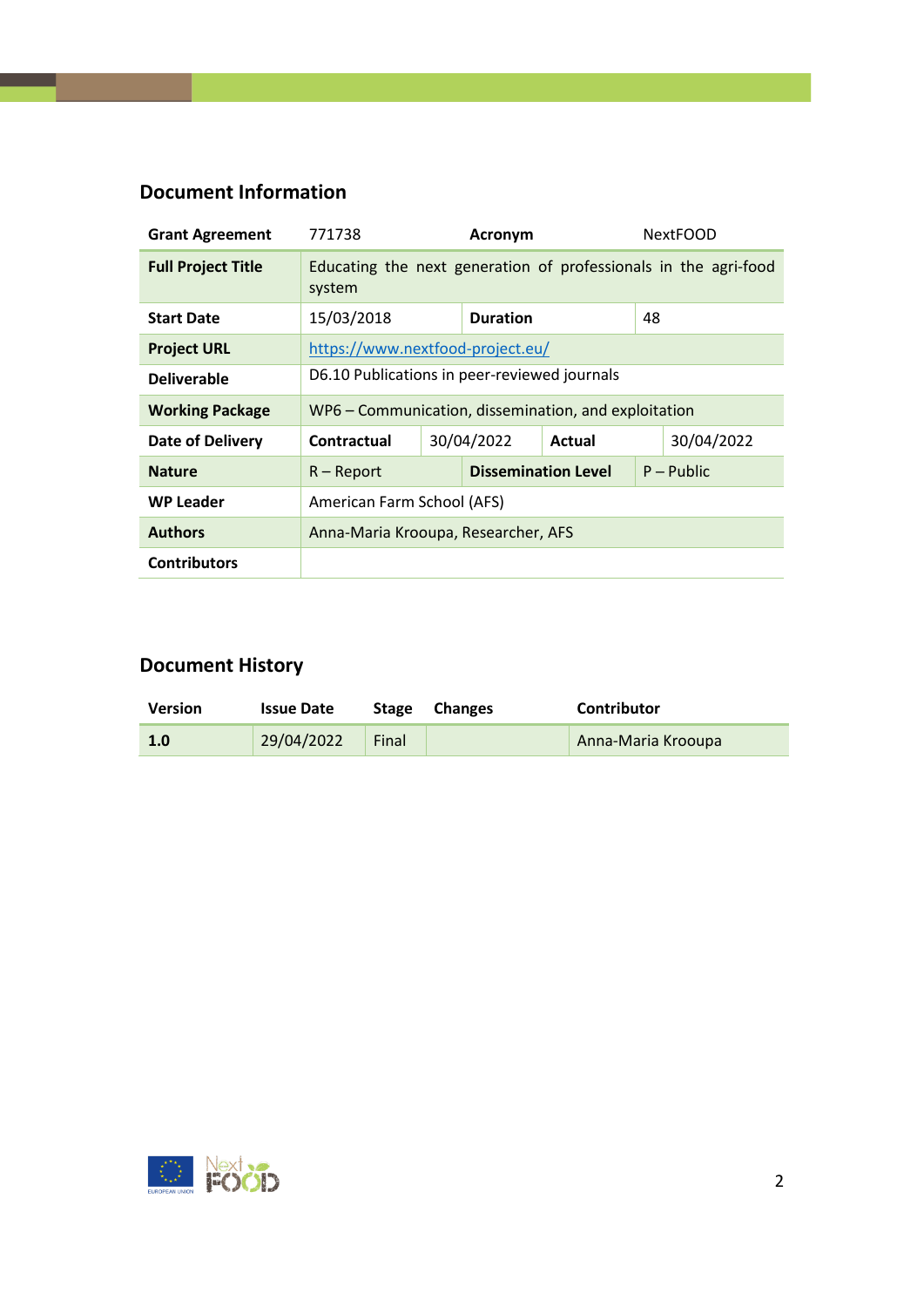#### **Table of Contents**

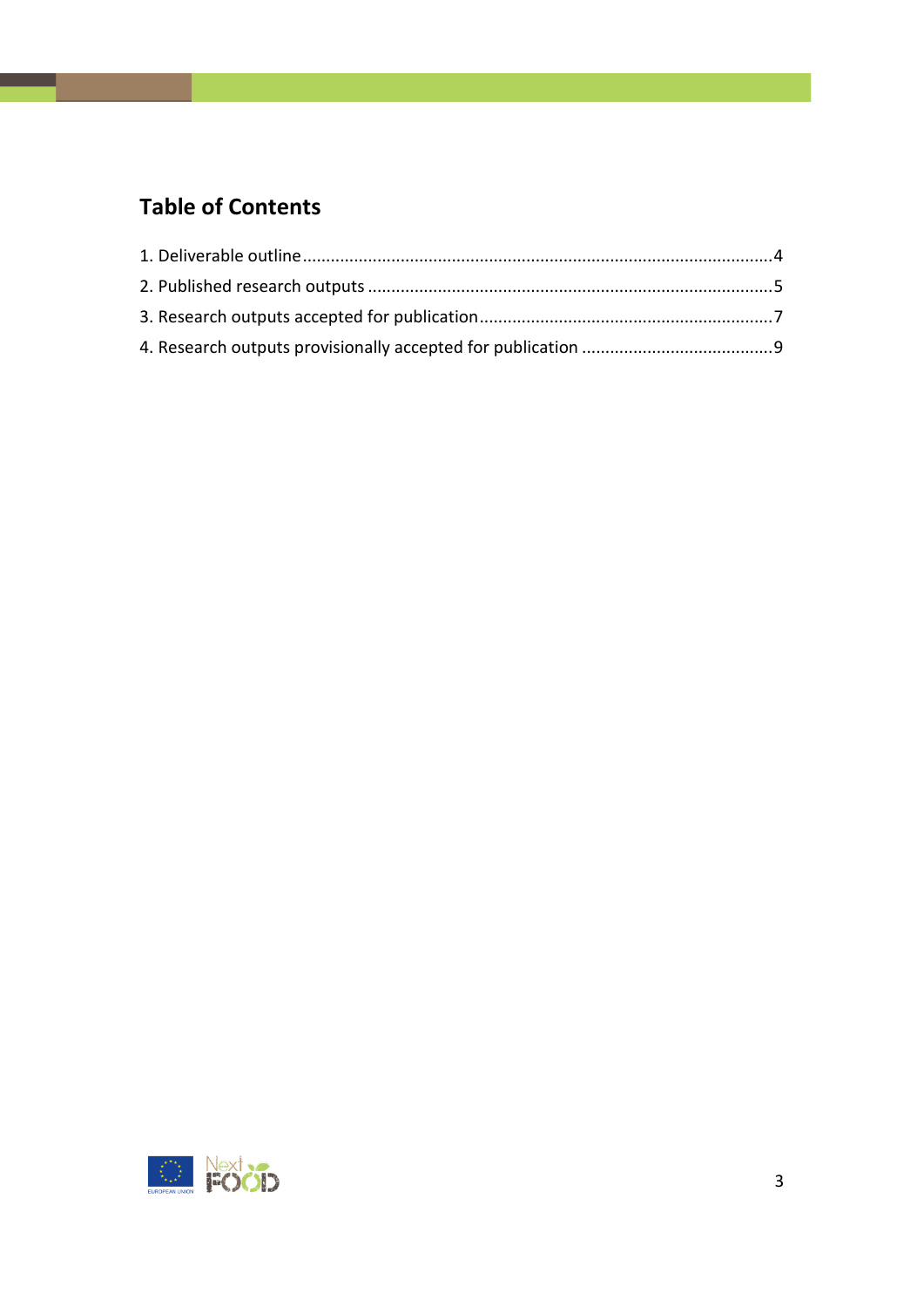#### <span id="page-3-0"></span>**1. Deliverable outline**

The present document provides a description of the publications produced by consortium partners during the project lifetime (May 2018 – April 2022). The requirement for a minimum of two publications in peer-reviewed outlets has been met, whilst a number of additional research outputs are currently in different stages of the publication process. NextFOOD research outputs are presented in the following sections according to their publication status.

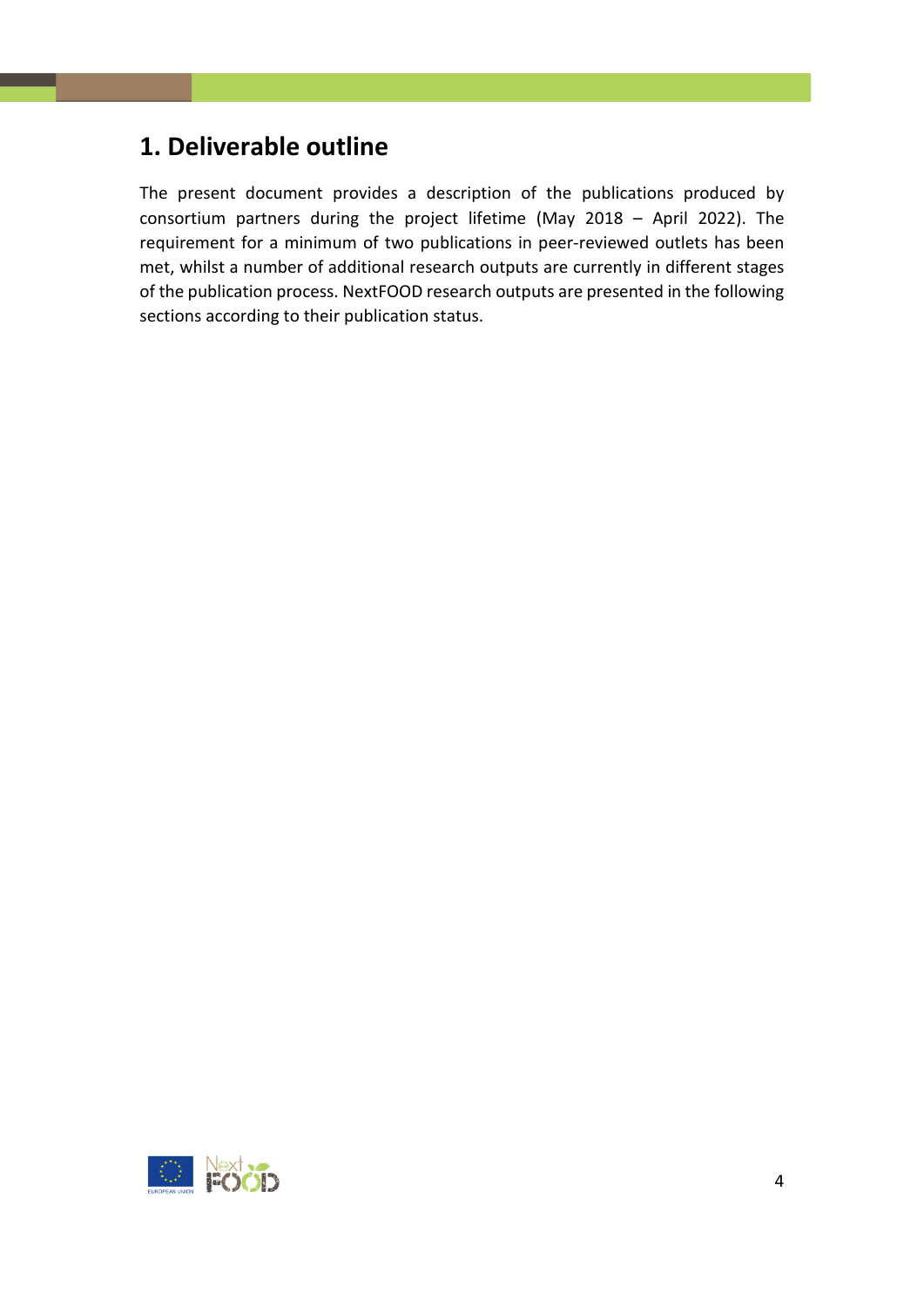## <span id="page-4-0"></span>**2. Published research outputs**

Two research articles have been published in international, peer-reviewed outlets in the last two years of the project.

| <b>Author(s)</b><br>Sørensen, L.B., Germundsson, L.B., Hansen, S.R., Rojas, C. & Kristensen, N.H.<br><b>Publication year</b><br>2021<br>What skills do agricultural professionals need in the transition towards a sustainable<br><b>Title</b><br>agriculture? A qualitative literature review<br><b>Research article</b><br><b>Publication type</b><br><b>Publication outlet</b><br>Sustainability |  |
|-----------------------------------------------------------------------------------------------------------------------------------------------------------------------------------------------------------------------------------------------------------------------------------------------------------------------------------------------------------------------------------------------------|--|
|                                                                                                                                                                                                                                                                                                                                                                                                     |  |
|                                                                                                                                                                                                                                                                                                                                                                                                     |  |
|                                                                                                                                                                                                                                                                                                                                                                                                     |  |
|                                                                                                                                                                                                                                                                                                                                                                                                     |  |
|                                                                                                                                                                                                                                                                                                                                                                                                     |  |
|                                                                                                                                                                                                                                                                                                                                                                                                     |  |
| Agriculture is facing mounting challenges across the globe and must move towards more<br><b>Abstract</b>                                                                                                                                                                                                                                                                                            |  |
| sustainable practices to combat climate change and meet changed production requirements.                                                                                                                                                                                                                                                                                                            |  |
| Education has been acknowledged as highly important in a sustainable transition, but there is                                                                                                                                                                                                                                                                                                       |  |
| no clear agreement about what skills are needed for professionals in the agricultural system.                                                                                                                                                                                                                                                                                                       |  |
| The purpose of this paper is to identify and analyse skills needed for professionals in the                                                                                                                                                                                                                                                                                                         |  |
| agricultural system to engage in the transition towards sustainable agriculture and elaborate                                                                                                                                                                                                                                                                                                       |  |
| on the implications of this for a transition towards sustainable agriculture.                                                                                                                                                                                                                                                                                                                       |  |
| The review is based on a qualitative semi-systematic literature review of 20 peer-reviewed                                                                                                                                                                                                                                                                                                          |  |
| articles concerned with sustainability, skills, and agriculture. Five categories of skills were                                                                                                                                                                                                                                                                                                     |  |
| identified and analysed, including systems perspective, lifelong learning, knowledge                                                                                                                                                                                                                                                                                                                |  |
| integration, building and maintaining networks and learning communities, and technical and                                                                                                                                                                                                                                                                                                          |  |
| subject-specific knowledge and technology. As the identified categories of skills have emerged                                                                                                                                                                                                                                                                                                      |  |
| from different contextual settings and a diverse group of actors, these five categories                                                                                                                                                                                                                                                                                                             |  |
| encourage a broad and inclusive understanding of skills that can be translated into different                                                                                                                                                                                                                                                                                                       |  |
| contextual settings, scales, and professions within the agricultural system.                                                                                                                                                                                                                                                                                                                        |  |
| The article concludes that professionals engaged in the transition towards sustainable                                                                                                                                                                                                                                                                                                              |  |
| agriculture need skills that encourage a perspective that moves beyond generic discipline-                                                                                                                                                                                                                                                                                                          |  |
| based skills and instead builds on heterogeneity, inclusion, and use of different actors'                                                                                                                                                                                                                                                                                                           |  |
| knowledge, practices, and experiences, and the ability to respond and be proactive in a                                                                                                                                                                                                                                                                                                             |  |
| constantly changing world.                                                                                                                                                                                                                                                                                                                                                                          |  |
| DOI / Link<br>https://doi.org/10.3390/su132413556                                                                                                                                                                                                                                                                                                                                                   |  |

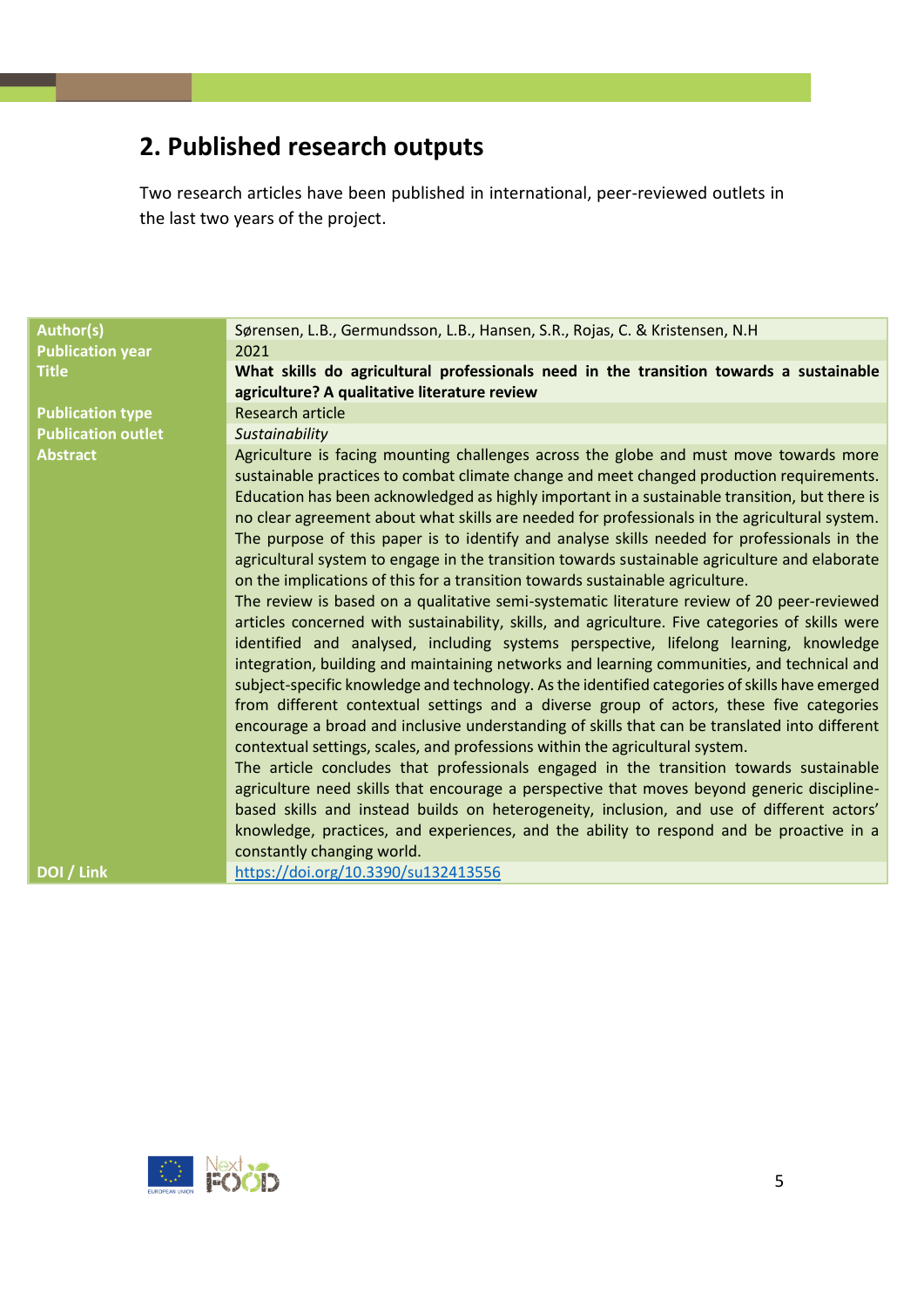| <b>Author(s)</b>          | Melin, M., Lieblein, G., Breland, T.A. & Francis, C.                                              |
|---------------------------|---------------------------------------------------------------------------------------------------|
| <b>Publication year</b>   | 2022                                                                                              |
| <b>Title</b>              | Network learning and transitional change in a global project for transforming sustainability      |
|                           | education                                                                                         |
| <b>Publication type</b>   | <b>Research article</b>                                                                           |
| <b>Publication outlet</b> | <b>Open Research Europe</b>                                                                       |
| <b>Abstract</b>           | Educational strategies globally are changing from an authoritative, top-down model to one         |
|                           | focused on greater student and stakeholder participation and collaborative involvement in         |
|                           | planning and implementation of educational activities. In addition to emphasis on student-        |
|                           | centred education, strategies are evolving to encompass learning organizations and learning       |
|                           | networks. These are essential to address the complexity and scope of tomorrow's challenges,       |
|                           | involving issues that could be called 'wicked problems' not easily addressed by single            |
|                           | disciplines nor resulting in solutions that please all the players. Such incommensurate           |
|                           | problems make it essential to tap into all possible sources of information, to explore multiple   |
|                           | learning strategies for solutions, and to seek answers that will be acceptable to all those       |
|                           | impacted. Such an approach includes knowledge co-production, and methods of co-learning           |
|                           | to reach mutually acceptable outcomes.                                                            |
|                           | Meaningful transitions or transformations require attention to creative network organisation,     |
|                           | learning through practical action, cooperation and mutual respect among participants,             |
|                           | comfortable and meaningful activities with stakeholders, agreed-upon structures and               |
|                           | practices, agreed-upon outcomes and methods to reach them, as well as shared commitment           |
|                           | to complete tasks and share of credit for accomplishing them. The NextFOOD Network is used        |
|                           | as an example of how these goals were set, and how a transformation through their                 |
|                           | implementation is playing out. A successful transition involves ownership by all the players,     |
|                           | meaningful and lasting changes in roles of various players and their institutions, willingness to |
|                           | experiment with new methods, and shared responsibility for outputs and impacts.                   |
|                           | NextFOOD Network partners are making concerted efforts to overcome institutional,                 |
|                           | disciplinary, and long-established barriers to this type of transformation in education, and      |
|                           | have dealt with the unique pandemic challenges to creating a meaningful transition that will      |
|                           | emerge as a resilient and pro-active                                                              |
| DOI / Link                | https://doi.org/10.12688/openreseurope.14407.1                                                    |
|                           |                                                                                                   |

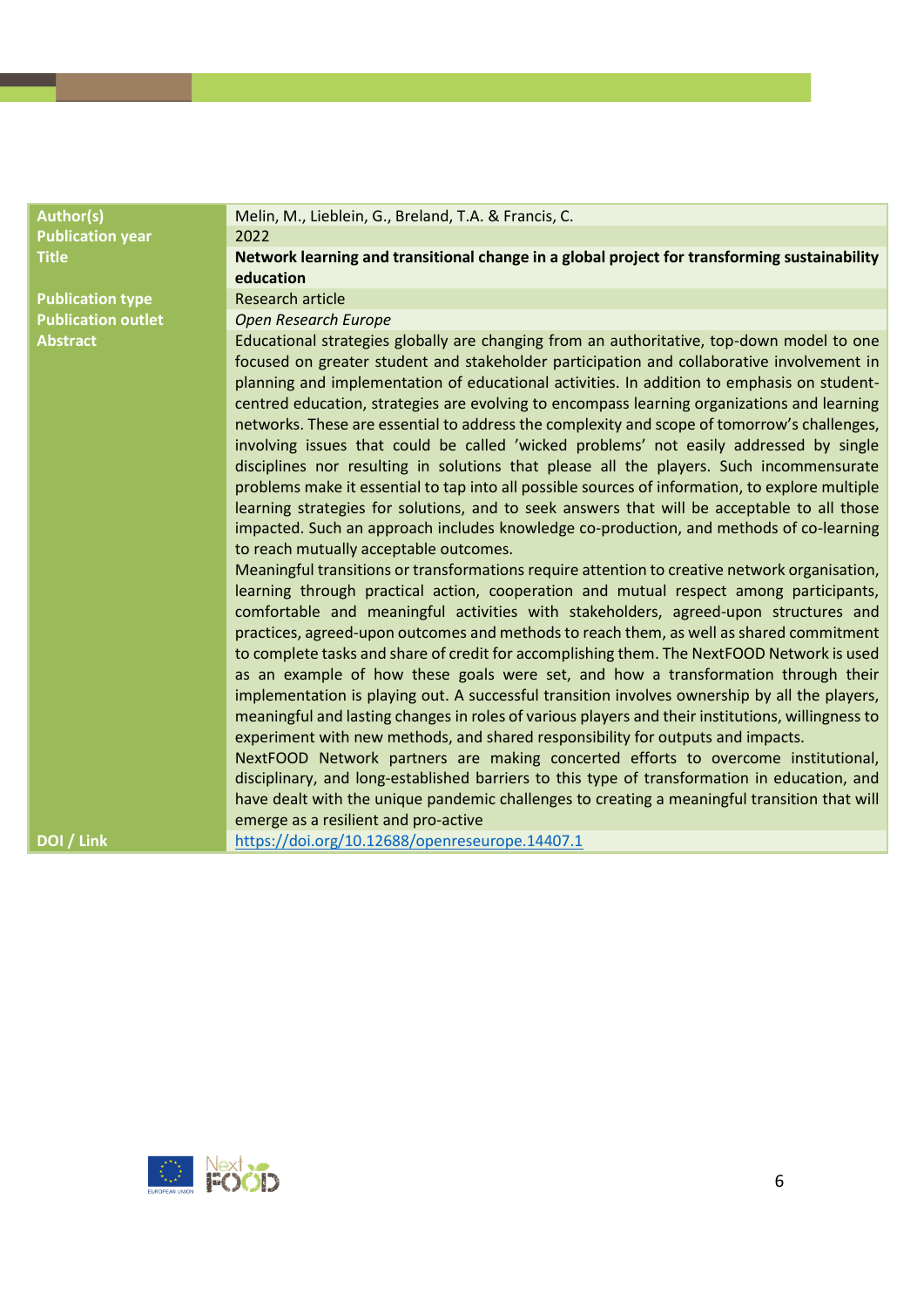## <span id="page-6-0"></span>**3. Research outputs accepted for publication**

Two research outputs generated as part of the NextFOOD project have been accepted for publication after having undergone peer review. These are expected to be published in the coming months.

| <b>Author(s)</b>                 | Dimitrievski, I. & Jönsson, H.                                                                                                                                                                                                                                                                                                                                                                                                                                                                                                                                                                                                                                                                                                                                                                                                                                                                                                                                                                                                                                                                                                                                                                                                                                                                                                   |
|----------------------------------|----------------------------------------------------------------------------------------------------------------------------------------------------------------------------------------------------------------------------------------------------------------------------------------------------------------------------------------------------------------------------------------------------------------------------------------------------------------------------------------------------------------------------------------------------------------------------------------------------------------------------------------------------------------------------------------------------------------------------------------------------------------------------------------------------------------------------------------------------------------------------------------------------------------------------------------------------------------------------------------------------------------------------------------------------------------------------------------------------------------------------------------------------------------------------------------------------------------------------------------------------------------------------------------------------------------------------------|
| <b>Title</b>                     | Rethinking Impact – Unwrapping the social processes behind an institutional term                                                                                                                                                                                                                                                                                                                                                                                                                                                                                                                                                                                                                                                                                                                                                                                                                                                                                                                                                                                                                                                                                                                                                                                                                                                 |
| <b>Publication type</b>          | <b>Book chapter</b>                                                                                                                                                                                                                                                                                                                                                                                                                                                                                                                                                                                                                                                                                                                                                                                                                                                                                                                                                                                                                                                                                                                                                                                                                                                                                                              |
| <b>Publication outlet</b>        | Humanities Meets Business: The Human Perspective in University-Industry Collaborations<br>London: Routledge                                                                                                                                                                                                                                                                                                                                                                                                                                                                                                                                                                                                                                                                                                                                                                                                                                                                                                                                                                                                                                                                                                                                                                                                                      |
| <b>Abstract</b>                  | Today researchers are obliged to identify, measure, and report the impact of their work.<br>Many concerns have been raised regarding this development, including misgivings about the<br>nature of impact, how to define it, and how best to assess it. Social studies have largely<br>focused on critically interrogating such concerns. By contrast, little has been written on<br>the ordinary practices involved in doing impact. Addressing this gap, the chapter aims to<br>illustrate the social organization of research impact understood as textually mediated<br>practices.<br>Empirically, the chapter focuses on "practice abstracts", which is a format<br>developed by the European Union for incentivising knowledge exchange between<br>partners. Drawing on Dorothy Smith, the chapter demonstrates how institutionally<br>standardised texts make impact available as a reading to diversely situated actors. It shows<br>that impact work is organised so that it makes crucial aspects of that work invisible, while<br>naturalising an institutionalised form of social organisation that readers must take for<br>granted for the claimed impacts to make sense. In the conclusion, the chapter outlines the<br>implications of this approach for the social sciences and humanities as objects of impact |
|                                  | policies, as well as, importantly, in terms of their place in impact-making outside academia.                                                                                                                                                                                                                                                                                                                                                                                                                                                                                                                                                                                                                                                                                                                                                                                                                                                                                                                                                                                                                                                                                                                                                                                                                                    |
| <b>Expected publication date</b> | May 2022                                                                                                                                                                                                                                                                                                                                                                                                                                                                                                                                                                                                                                                                                                                                                                                                                                                                                                                                                                                                                                                                                                                                                                                                                                                                                                                         |

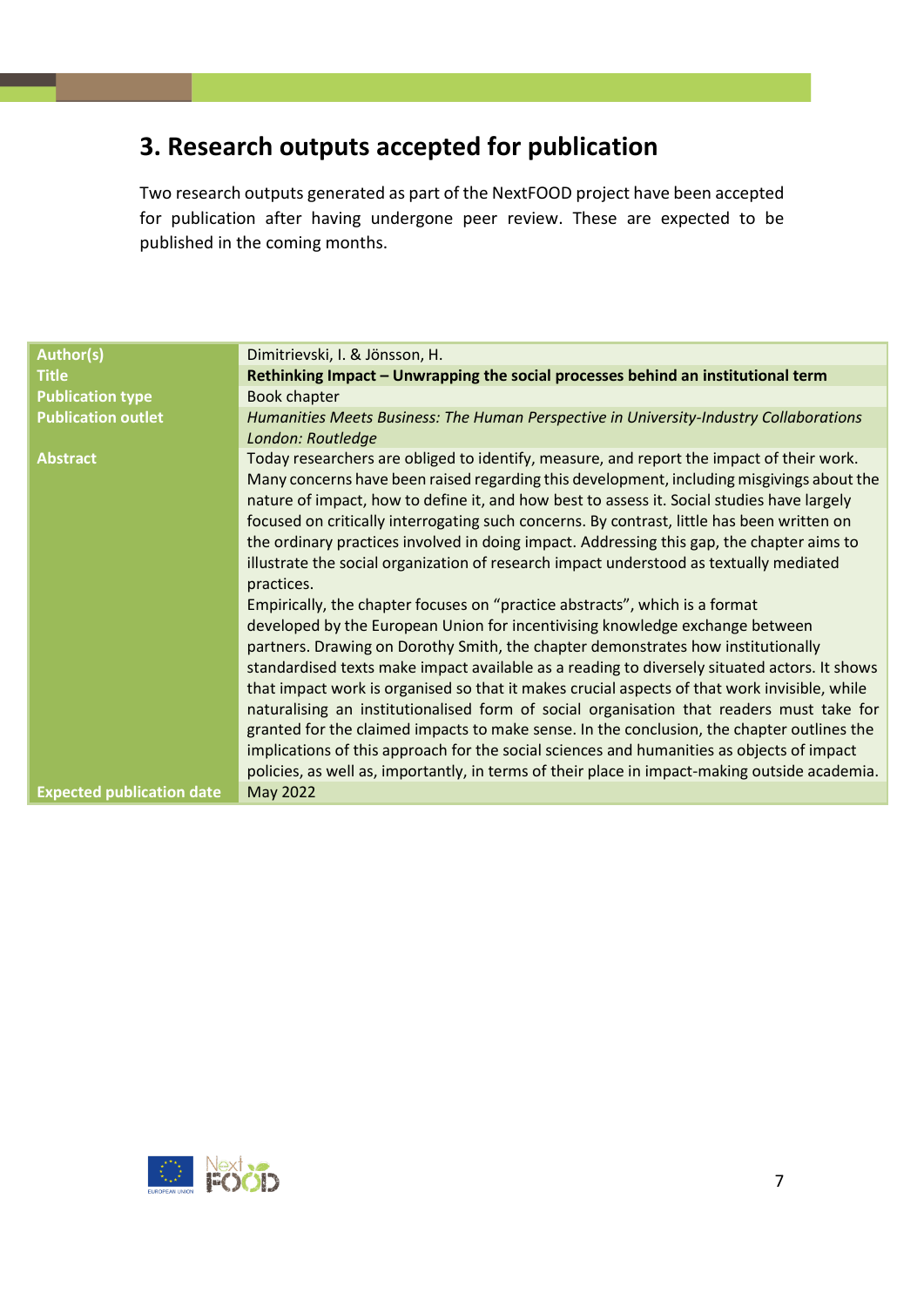| <b>Author(s)</b>                 | Dimitrievski, I. & Jönsson, H.                                                                                                                                                                                                                                                                                                                                                                                                                                                                                                                                                                                                                                                                                                                                                                                                                                                                                                                                                                                                                                                          |
|----------------------------------|-----------------------------------------------------------------------------------------------------------------------------------------------------------------------------------------------------------------------------------------------------------------------------------------------------------------------------------------------------------------------------------------------------------------------------------------------------------------------------------------------------------------------------------------------------------------------------------------------------------------------------------------------------------------------------------------------------------------------------------------------------------------------------------------------------------------------------------------------------------------------------------------------------------------------------------------------------------------------------------------------------------------------------------------------------------------------------------------|
| <b>Title</b>                     | Farming is learnt on the field, not in a classroom - Farming skills as social organization                                                                                                                                                                                                                                                                                                                                                                                                                                                                                                                                                                                                                                                                                                                                                                                                                                                                                                                                                                                              |
| <b>Publication type</b>          | <b>Research article</b>                                                                                                                                                                                                                                                                                                                                                                                                                                                                                                                                                                                                                                                                                                                                                                                                                                                                                                                                                                                                                                                                 |
| <b>Publication outlet</b>        | Kritisk Etnografi - The Swedish Journal of Anthropology. Special issue: Skills and Enskilment<br>for Sustainable Food                                                                                                                                                                                                                                                                                                                                                                                                                                                                                                                                                                                                                                                                                                                                                                                                                                                                                                                                                                   |
| <b>Abstract</b>                  | The article addresses the social processes underlying the recognition, assessment, transfer,<br>and management of farming skills in the context of sustainable agriculture. The aim is to<br>explore how farmers and educators describe what being a "skilled farmer" entails, how skills<br>matter and why, as well as how skills are part of everyday farming activities. This in turn,<br>raises critical issues in relation to the dominant perspectives on skills and learning in higher<br>agricultural education. We draw theoretical inspiration from Richard Sennett's concept of<br>skills, and from Dorothy Smith's concept of social organization. In line with the concept of<br>social organization the article addresses how human and nonhuman entities in specific<br>farming scenarios are organized to provide for the accountability of farming skills. The<br>empirical material consists of interviews and focus groups with farmers and agricultural<br>educators.<br>The results show that farming skills predominantly arise outside formal skilling contexts, |
|                                  | such as education, in the amalgamations of people, things, technologies, and values. The<br>skills achieved in this way are informal and cannot be stored and shared in the same way as<br>other professional qualifications. In these informal farming contexts, skilling is socially<br>distributed, and involves the organization of local expertise and authority, the management<br>of various interpersonal relationships and the negotiation of differing stakes. The results<br>also highlight farming skills as temporal.<br>In conclusion, the authors propose a need for agricultural educators to reflect in relation to                                                                                                                                                                                                                                                                                                                                                                                                                                                    |
|                                  | what they take for granted about their students and propose a perspective on skills and<br>learning in higher education which accounts for the social and temporal dimensions of<br>skilling, as a way towards more sustainable practices in the agri-food system.                                                                                                                                                                                                                                                                                                                                                                                                                                                                                                                                                                                                                                                                                                                                                                                                                      |
| <b>Expected publication date</b> | <b>June 2022</b>                                                                                                                                                                                                                                                                                                                                                                                                                                                                                                                                                                                                                                                                                                                                                                                                                                                                                                                                                                                                                                                                        |

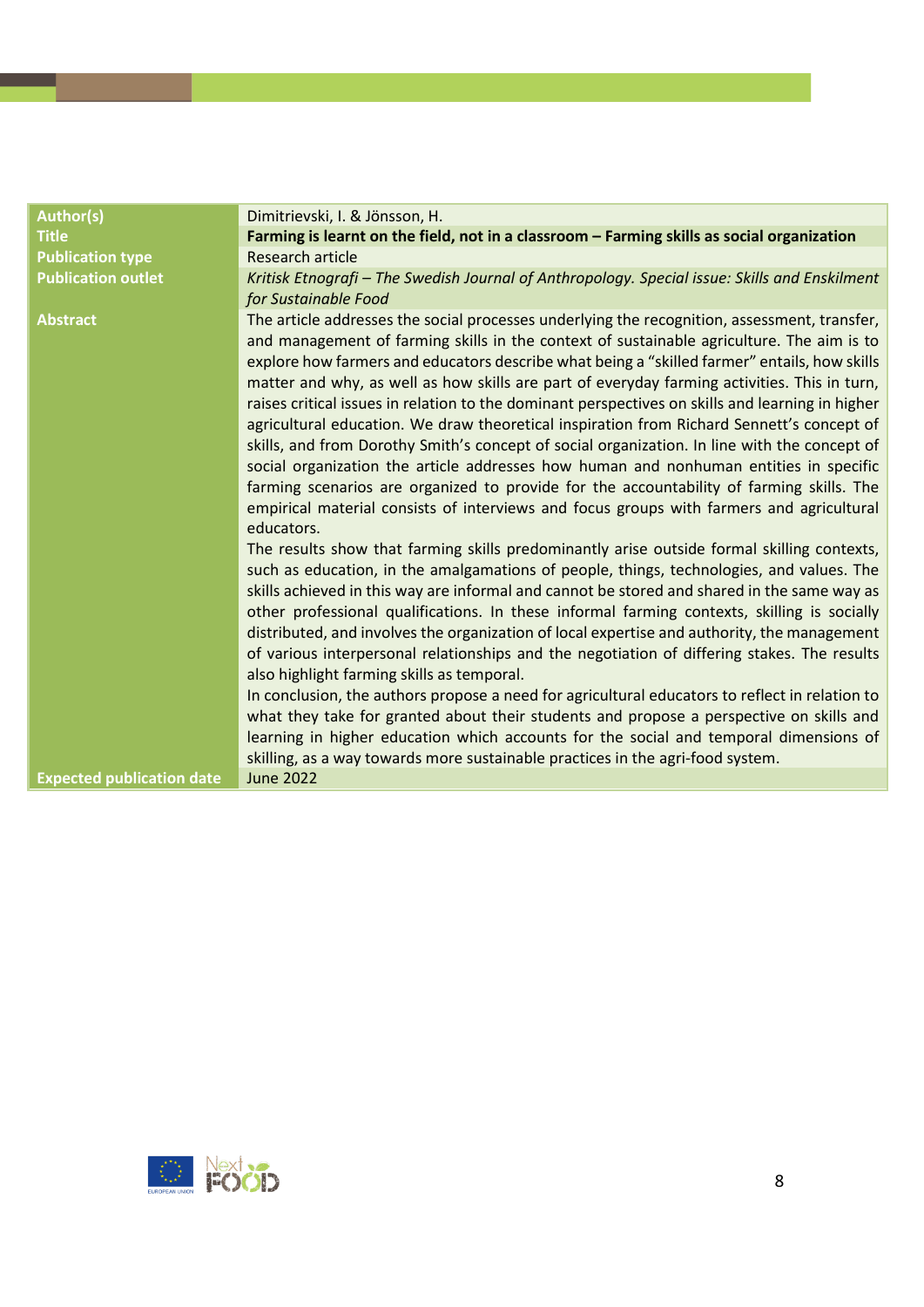### <span id="page-8-0"></span>**4. Research outputs provisionally accepted for publication**

A total of nine articles have been provisionally accepted for publication in a special issue of the *[Journal of Agricultural Education and Extension](https://www.tandfonline.com/journals/raee20)* entitled "Transforming agri-food education to meet the sustainability challenges". The special issue is expected to be published by the end of 2022.

#### **Author(s)** Rosenlund Hansen, S., Lindner, L., Rojas, C. & Flynn, K.

**Title Education for sustainable agrifood systems – a literature review of existing experiences Abstract Purpose:** Education is viewed as one the key strategies towards a sustainable future. The recent decade has seen a rise in education targeting sustainable agri-food systems, with several empirical studies and reports of existing experiences in developing and teaching these studies. This paper presents a review of literature from 2010 to the present with a twofold purpose: 1) To provide an overview of current research and experiences with education for sustainable agri-food systems, and 2) to compare these insights with education for sustainable development beyond the field of agri-food systems.

> **Methodology:** A qualitative literature review on education for sustainable agri-food systems began with a systematic search using search blocks of keyword combinations previously tested for accuracy. In total, 30 studies were selected by iterative agreement criteria and coded using a mix of predefined codes and explorative coding to gather information across the studies.

> **Findings:** The article provides an overview of existing experiences with the practical applications of teaching and learning and their development within sustainable agrifood system education. The key themes identified include didactics and learning aims, inherent values, as well as the hindering and supporting forces experienced in implementing and running such education on several levels, from faculty to national and international policy and accreditation frameworks. The article puts these findings into perspective by comparing with education for sustainable development more broadly to shed light on potential differences and similarities.

> **Practical Implications:** The analysis can serve as inspiration to all education stakeholders, including policy makers.

> **Theoretical Implications:** The paper analyzes concepts and theories underpinning education in sustainable agri-food systems and the complexities involved therein.

> **Originality:** The paper reviews the state-of-the-art in education for sustainable agrifood systems by compiling and analyzing existing knowledge, and bridges this field of education with developments in education for sustainable development broadly.

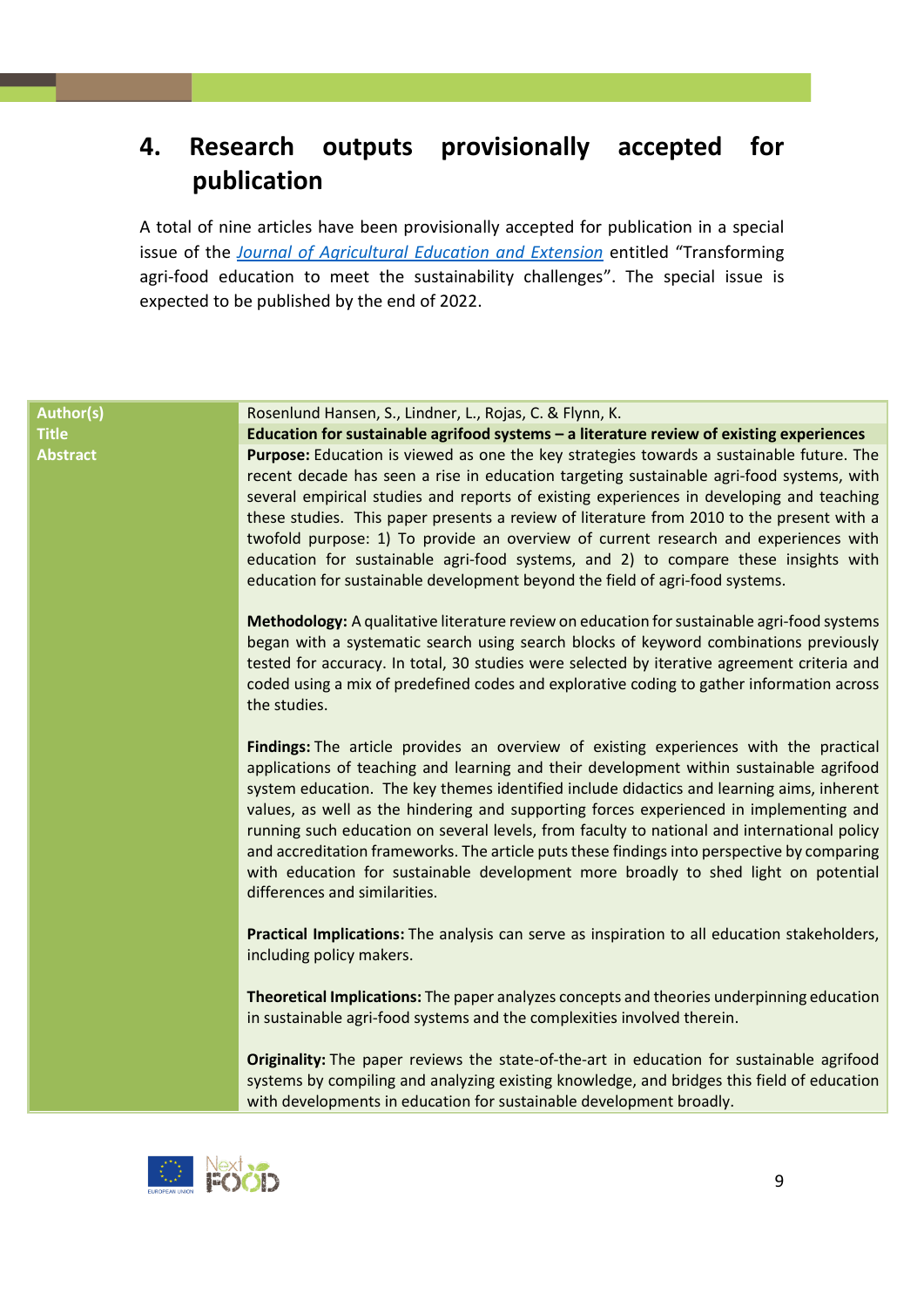| <b>Author(s)</b> | Burleigh, S., & Jönsson, H.                                                                                                                                                                                                                                                                                                                                                                                                                                                                                                                                |
|------------------|------------------------------------------------------------------------------------------------------------------------------------------------------------------------------------------------------------------------------------------------------------------------------------------------------------------------------------------------------------------------------------------------------------------------------------------------------------------------------------------------------------------------------------------------------------|
| <b>Title</b>     | Agri-food and forestry education in Europe - an informatics approach                                                                                                                                                                                                                                                                                                                                                                                                                                                                                       |
| <b>Abstract</b>  | Purpose: To characterize the current state of agri-food education in Europe using an<br>informatic approach and discuss potential gaps in education concerning the 'Inventory of<br>Skills' as defined by the NextFOOD project.                                                                                                                                                                                                                                                                                                                            |
|                  | Methodology: The strategy was to collect texts from European Masters program websites,<br>determine whether each program was involved in agri-food education, and if so, quantify<br>their involvement. We then applied the same approach to quantify each program's<br>association with the eight 'Inventory of Skills' themes as defined by the NextFOOD project.<br>From this data we draw some conclusions about the current state of agri-food education in<br>Europe and discuss potential gaps in education concerning these 'Inventory of Skills'. |
|                  | Findings: The study provides insight into the current state of agri-food education in Europe,<br>revealing the degree of interdisciplinary interactions within agriculture, food and forestry<br>Masters programs and identifying potential gaps, as well as a few areas of apparent<br>expertise, in education involving the eight 'Inventory of Skills' themes as defined by the<br>NextFOOD project.                                                                                                                                                    |
|                  | Practical Implications: This informatic approach can serve as a practical decision-support<br>tool for assessing potential gaps in European agri-food education at the Masters level.                                                                                                                                                                                                                                                                                                                                                                      |
|                  | Theoretical Implications: The paper broadens the scope of educational assessment and<br>development through the use of web based quantitative data. The study shows that a text-<br>based, objective informatic approach to assessing quality in agri-food education is possible<br>and the results can complement more traditional qualitative interviews and literature<br>studies in this field of research.                                                                                                                                            |
|                  | Originality: This website-based informatic approach to assessing quality in agri-food<br>education is a unique method of analysis in this field of study and offers a more objective<br>and non-targeted analysis of agri-food higher education when compared to traditional<br>methods involving qualitative interviews with stakeholders.                                                                                                                                                                                                                |

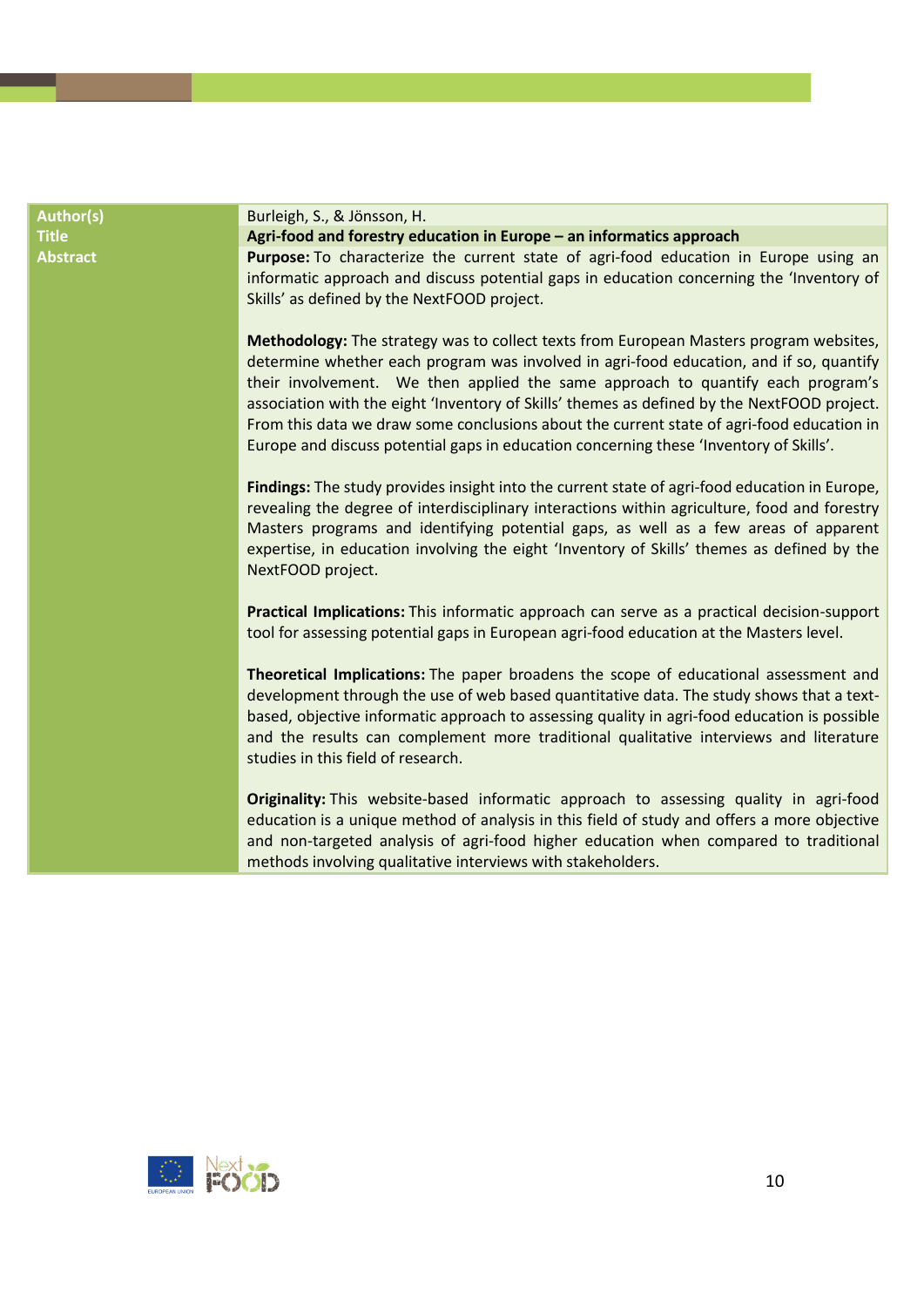| <b>Author(s)</b> | Lenaerts, L. et al.                                                                                                                                                                                                                                                                                                                                                                                                                                                                                                                                     |
|------------------|---------------------------------------------------------------------------------------------------------------------------------------------------------------------------------------------------------------------------------------------------------------------------------------------------------------------------------------------------------------------------------------------------------------------------------------------------------------------------------------------------------------------------------------------------------|
| <b>Title</b>     | Transition to action learning in education for sustainable agrifood systems: Processes,<br>supporting and hindering forces, and ways of dealing with them.                                                                                                                                                                                                                                                                                                                                                                                              |
| <b>Abstract</b>  | Purpose: To unravel processes involved in transforming education for sustainable agrifood<br>systems and key prerequisites for transition to action learning.                                                                                                                                                                                                                                                                                                                                                                                           |
|                  | Methodology: This article is based on 3 years of action research in 7 European and 2 Indian<br>educational cases as part of the H2020 project Nextfood. Qualitative data consist of yearly<br>case development reports with preliminary results, minutes of 27 individual follow-up<br>meetings with cases, and minutes of 5 final reflection workshops with 2 cases each. The data<br>were deductively coded for processes involved in transformation and transition, categories<br>of supporting and hindering forces, and ways of dealing with them. |
|                  | Preliminary findings: Supporting forces are open-mindedness and willingness to change<br>among teachers, students and educational institutions alike. Availability of resources are<br>also often mentioned. Good relationships between external stakeholders, teachers and<br>institutions are also supporting transformation. Lack of understanding of the action learning<br>approach and motivation for embracing it hinder successful participation of teachers,<br>students, and stakeholders.                                                    |
|                  | Practical implications: The findings provide information about what it takes from<br>institutions, teachers, students, and external stakeholders for successful transition to an<br>action learning approach. Further, they unravel processes involved in transforming<br>education in agrifood systems and give necessary insight into forces potentially supporting<br>and hindering such a transition and into ways of dealing with them.                                                                                                            |
|                  | Theoretical implications: The present study bridges the gap between conceptual literature<br>on what a transformation of education for sustainability could look like and practice-<br>oriented literature on educational activities supposed to foster transformational learning in<br>an educational case in agrifood systems. It explores the processes that link practicalities to<br>realization of a conceptual ideal.                                                                                                                            |
|                  | Originality: The study provides new, much needed knowledge on the processes of<br>implementing action learning in agrifood systems under widely different geographical,<br>socio-economic and cultural conditions.                                                                                                                                                                                                                                                                                                                                      |

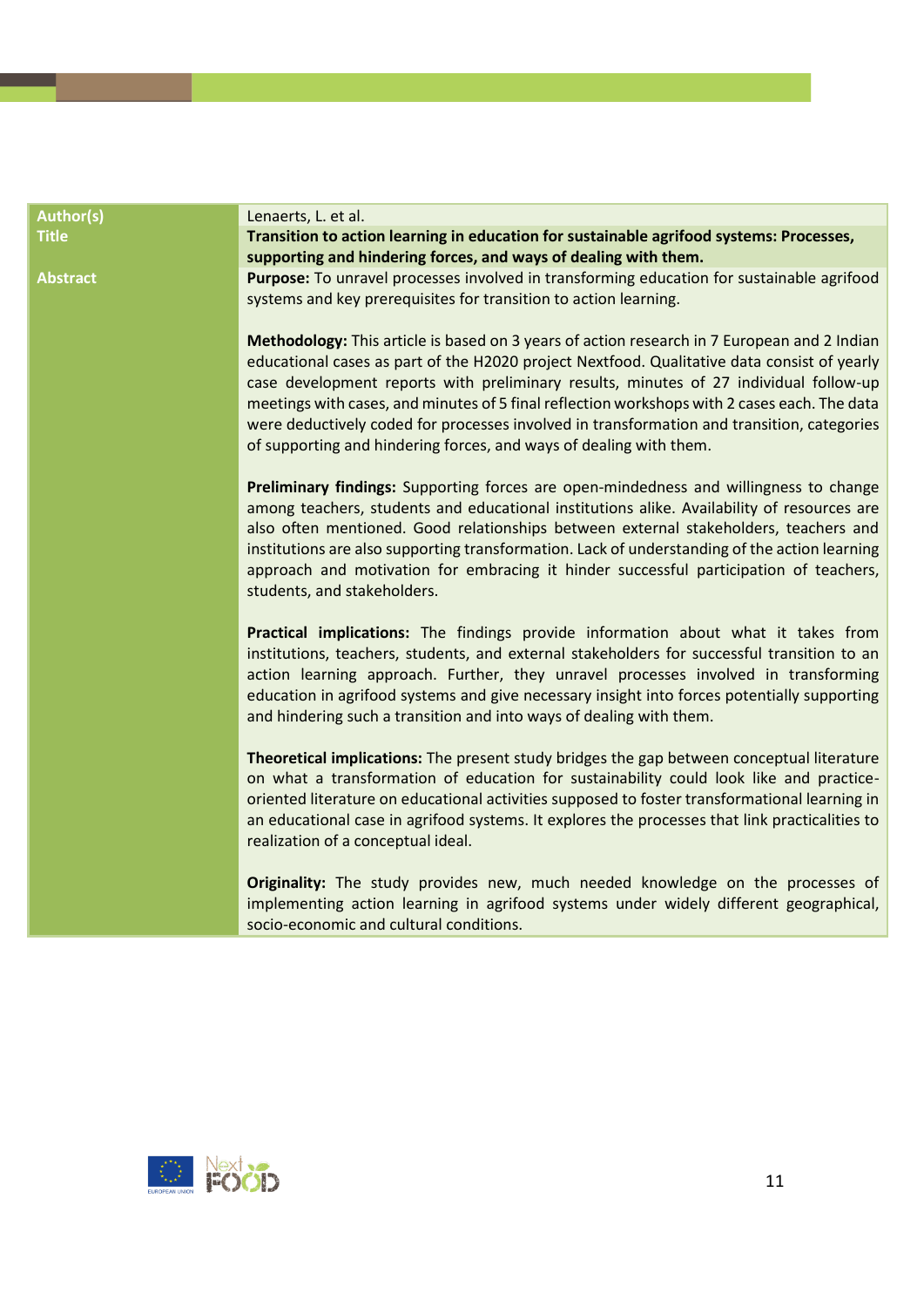| <b>Author(s)</b> | Melin, M. et al.                                                                                                                                                                                                                                                                                                                                                                                                                                                                                                                                                                                                                                                                                      |
|------------------|-------------------------------------------------------------------------------------------------------------------------------------------------------------------------------------------------------------------------------------------------------------------------------------------------------------------------------------------------------------------------------------------------------------------------------------------------------------------------------------------------------------------------------------------------------------------------------------------------------------------------------------------------------------------------------------------------------|
| <b>Title</b>     | Action learning in agri-food (and forestry) systems: Students' experiences, learning                                                                                                                                                                                                                                                                                                                                                                                                                                                                                                                                                                                                                  |
|                  | outcomes and factors influencing their learning.                                                                                                                                                                                                                                                                                                                                                                                                                                                                                                                                                                                                                                                      |
| <b>Abstract</b>  | Purpose: To explore learners' experiences, learning outcomes and factors influencing                                                                                                                                                                                                                                                                                                                                                                                                                                                                                                                                                                                                                  |
|                  | learning for sustainability in action learning agri-food (and forestry) courses.                                                                                                                                                                                                                                                                                                                                                                                                                                                                                                                                                                                                                      |
|                  | Methodology: In each of twelve international cases a novel action learning educational<br>approach within agri-food (and forestry) was implemented, and data were collected and<br>reported as a part of the H2020 NextFOOD project. Inductive and deductive content analysis<br>of the respective case reports and cross-case comparisons were then conducted.                                                                                                                                                                                                                                                                                                                                       |
|                  | Findings: The students' experiences with action learning in the diverse cases ranged from<br>[insert findings] to [insert findings]. As expected, student learning outcomes varied, but<br>there was clear evidence of good to outstanding achievement of knowledge and<br>competences regarded as essential for dealing with sustainability challenges in agri-food<br>systems. Learning and competence development were reportedly ascribed to key properties<br>of the action learning approach and affected by variables pertaining to [insert findings].                                                                                                                                         |
|                  | Practical Implications: The findings can build trust in the effectiveness and feasibility of the<br>action learning approach to fostering competences needed for sustainable development in<br>agri-food systems under widely different geographical, socio-economic and cultural<br>circumstances. Further, they highlight factors important for achieving good student<br>experiences and learning outcomes and can further inform the implementation and<br>integration of similar approaches into other courses, to enable true inter- and<br>transdisciplinarity as an integral part of educating the next generation of sustainability<br>professionals.                                        |
|                  | Theoretical Implications: The findings reinforce the assumption that action learning is<br>effective for acquisition of knowledge, familiarization with methodology and training of<br>competences considered essential for sustainable development. They also broaden the<br>perspective on factors that are key for good student experiences and learning outcomes. As<br>such, this research can enrich and nuance the literature on action learning and education<br>for sustainable development (ESD) initiatives and inform the implementation and<br>integration of ESD- and action-oriented pedagogies.                                                                                       |
|                  | Originality: This comprehensive explorative, cross-case analysis of learning outcomes and<br>students' experiences in these action learning sustainability courses adds to a small, but<br>growing number of empirical investigations within the field of education for sustainable<br>development in general, and agri-food (and forestry) education in particular. As little<br>research has previously been conducted on the implementation of action learning<br>approaches across such a large group of heterogenous cases, the findings provide examples<br>of how ESD approaches can be integrated into specific fields of knowledge, to enable<br>sustainable development across all sectors. |

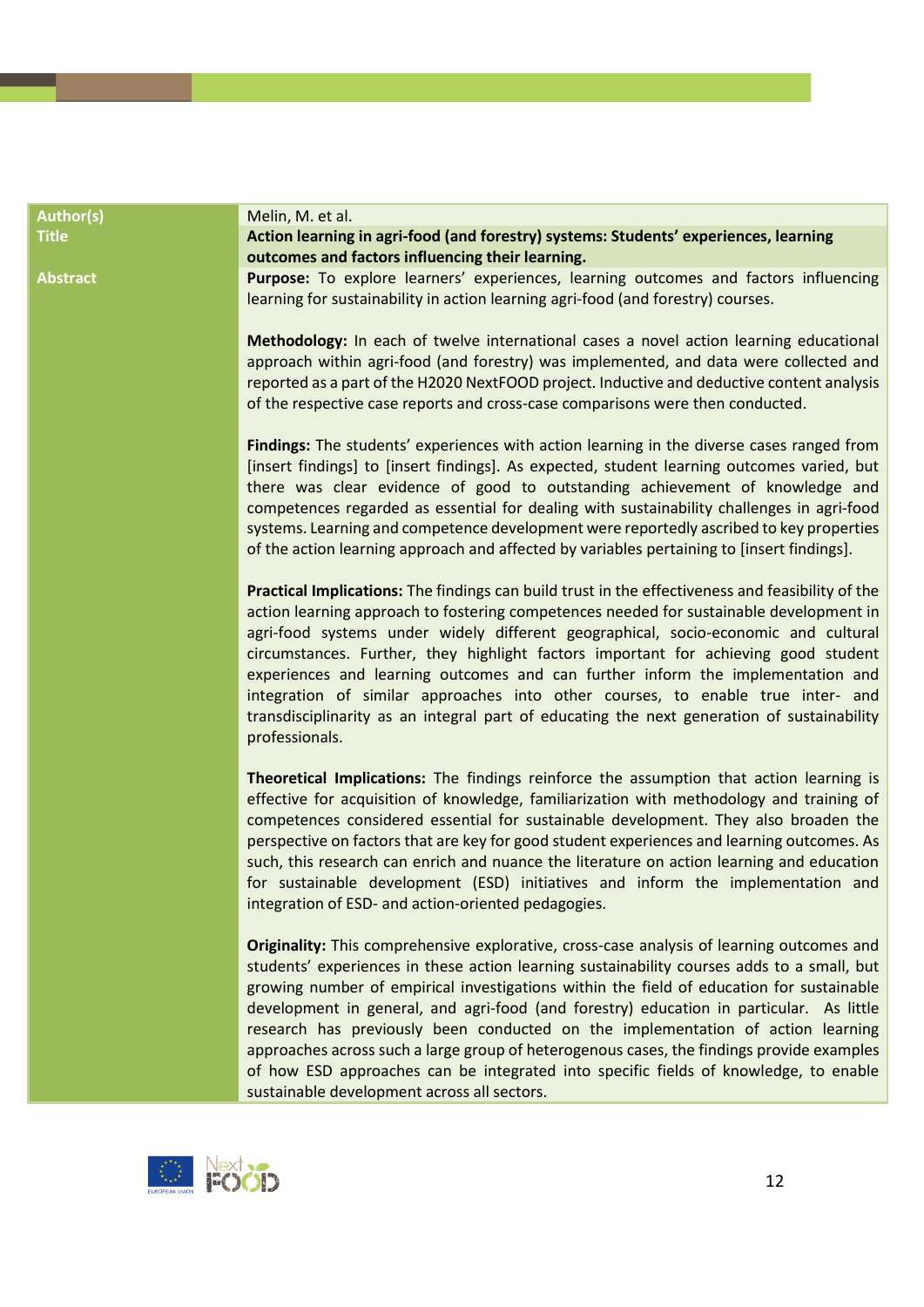| <b>Author(s)</b> | Rastorgueva, N., Lieblein, G. & Migliorini, P.                                                                                                                                                                                                                                                                                                                                                                                                                                                                                                                                                                                                                                                                                                                                          |
|------------------|-----------------------------------------------------------------------------------------------------------------------------------------------------------------------------------------------------------------------------------------------------------------------------------------------------------------------------------------------------------------------------------------------------------------------------------------------------------------------------------------------------------------------------------------------------------------------------------------------------------------------------------------------------------------------------------------------------------------------------------------------------------------------------------------|
| <b>Title</b>     | Education in Agroecology: action learning and students' learning outcomes before and<br>under COVID-19 restrictions                                                                                                                                                                                                                                                                                                                                                                                                                                                                                                                                                                                                                                                                     |
| <b>Abstract</b>  | Purpose: This research is focused on action and experiential learning for agroecology and<br>compares its activities and outcomes before and during COVID-19 disruption (i.e., onsite and<br>online experiential learning). The main research objective of this paper is to explore to what<br>extent there are differences in students' mid-set and learning outcomes after onsite vs.<br>online experiential learning in a short course in agroecology.                                                                                                                                                                                                                                                                                                                               |
|                  | Methodology: The research is based on data collected in 2018, 2019 and in 2020. The study<br>employs quantitative and qualitative methods to explore the changes in the students'<br>mindset as the main learning outcomes. A quantitative self-assessment test and its further<br>analysis were used to map the students' competence development. Qualitative data analysis<br>was applied for questions and learning goals that the students prepared before and after<br>the short course. The questions were coded in 4 codes; differences of the amount of the<br>text in these 4 codes used for pre- and post-course data allowed to define the change in the<br>students' mindset. NVivo 23 software was used for qualitative analysis, whilst SPSS 26 was<br>used for a t-test. |
|                  | Findings: The results demonstrate that both approaches of action learning have provided<br>similar learning outcomes to the students. Thus, notwithstanding of the course duration, it's<br>good organisation and carefully selected online cases could provide to the students the<br>sufficient learning outcomes both in an onsite as well as an online setting.                                                                                                                                                                                                                                                                                                                                                                                                                     |
|                  | Practical Implications: The results of the research demonstrate that short courses of online<br>action learning could have a similar efficiency/result as the onsite one. Its efficiency in terms<br>of the students learning outcomes and competence development, requires a good<br>organisation (time and appropriate online tools) and preparatory work (practical part of<br>action learning could be substitute by web-cases or online visits of farms). Thus, in case of<br>another emergency, the short courses of action learning will not be interrupted and will<br>provide appropriate learning outcomes.                                                                                                                                                                   |
|                  | Theoretical Implications: On the one hand the research demonstrates the application of<br>online action learning in cases of necessity. On the other hand, the study contributes to<br>methodology of defining and comparing the students' learning outcomes, that is important<br>for evaluating results of courses based on action learning.                                                                                                                                                                                                                                                                                                                                                                                                                                          |
|                  | Originality: The research brings together several topics that were separately discussed in<br>the scientific literature with regards to higher education in Agroecology, short action<br>learning and online courses under the COVID-19 restrictions.                                                                                                                                                                                                                                                                                                                                                                                                                                                                                                                                   |

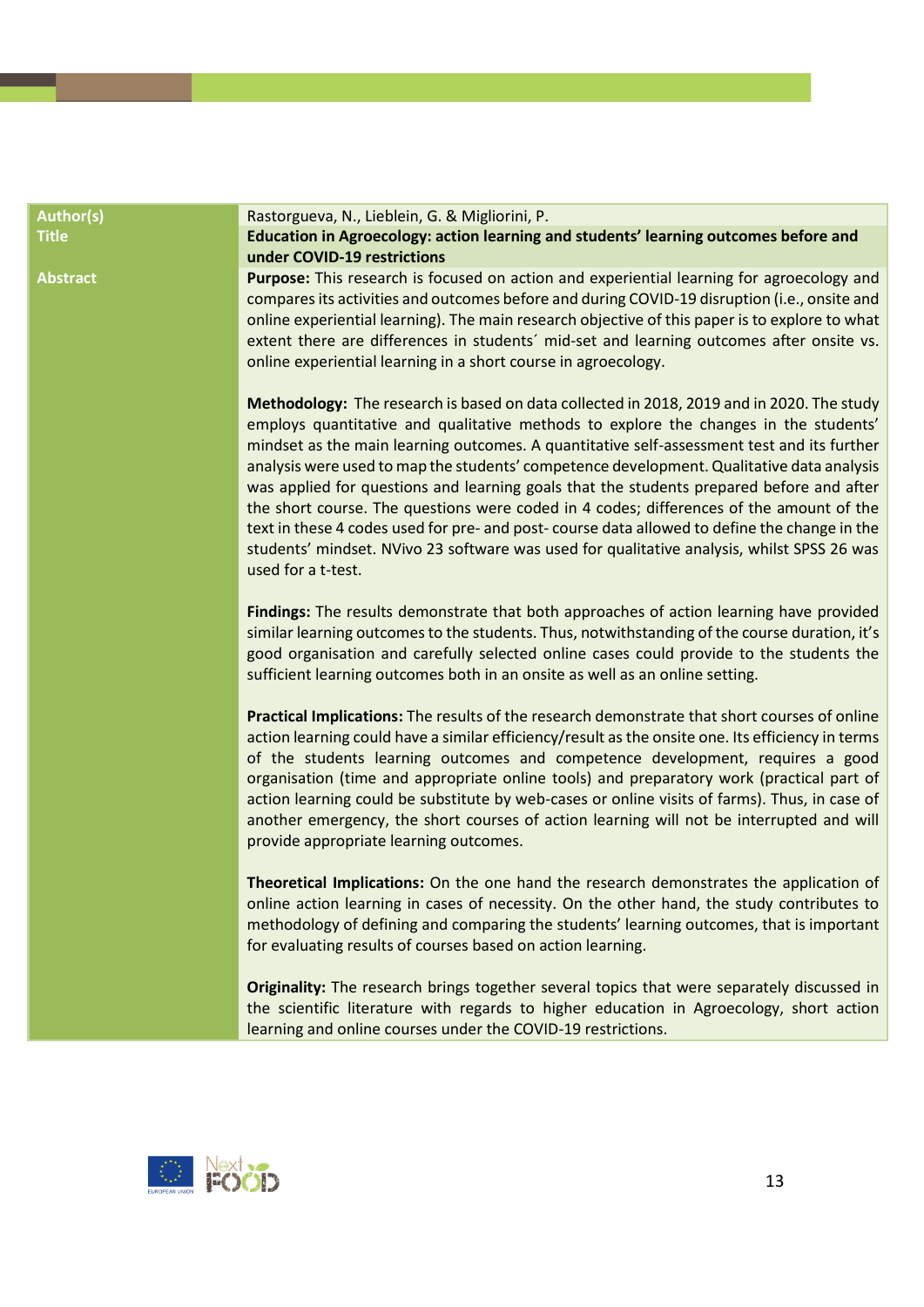**Author(s)** Sadovska, V., Rastorgueva, N., Melin, M. & Migliorini, P.

**Title Stakeholders' engagement in education for sustainability: cases from Norway, Greece and Italy Abstract** *Purpose***:** To identify types of stakeholders engaged into the education process, to analyze their motivations and mutual benefits for the universities and agri-food stakeholders. Furthermore, one of the main goals of the research is to find pathways for improvement of their collaboration in order to make education more sustainable and efficient in the future.

> *Methodology***:** This research is based on 11 cases that include interviews and observations with stakeholders from 3 different countries (Italy, Greece and Norway) carried out in 2021. Further qualitative data analysis was performed with NVIVO software in order to identify motivations and benefits. Besides, the analysis of literature was carried out in order to reveal the gaps in the scientific papers.

> *Findings***:** There were identified two types of the stakeholders who participated in the education process characterised by the different patterns of learning and engagement. Benefits received by the stakeholders were found as follows: new ideas and energy for business development, visual improvements of a farm, intercultural exchange, knowledge on sustainable development, economic benefits for participation. One of the main motivations for the stakeholders is the opportunity to find future employees for their farms with appropriate training. Language issue was pointed as one of the main hindering forces for efficient collaboration.

> *Practical Implications***:** The results of the study can create preconditions for the change of educational approach and its better adoption for the needs of the societies. Such benefits are of a mutual character for stakeholders and education institutions. The paper suggests the most efficient ways of collaboration between the stakeholders and universities. Finally, the study calls to diversify the types of engaged stakeholders in terms of their ways of agricultural production, economic stability, and the level of technological development.

> *Theoretical Implications***:** The research is motivated by the fact that scientific literature provides limited information concerning stakeholder motivation and benefits.Therefore, this study offers a nuanced picture of stakeholder engagement types and broadens the perspective on mutual learning based on collaboration between university and agrifood sector. The results of the research could be used for filling the gap in the literature focused on the stakeholder engagement into education. Furthermore the results will contribute to creating a methodology of evaluation of the stakeholders' participation in sustainable education.

> *Originality:* The literature is limited on the topic of stakeholder engagement as higher education programs at a university level do not usually involve stakeholders into the process. Therefore, the novelty of this paper is both on this specific topic and results as well as on the analysis of the impact of innovating teaching methods that imply collaboration between stakeholders and university education.

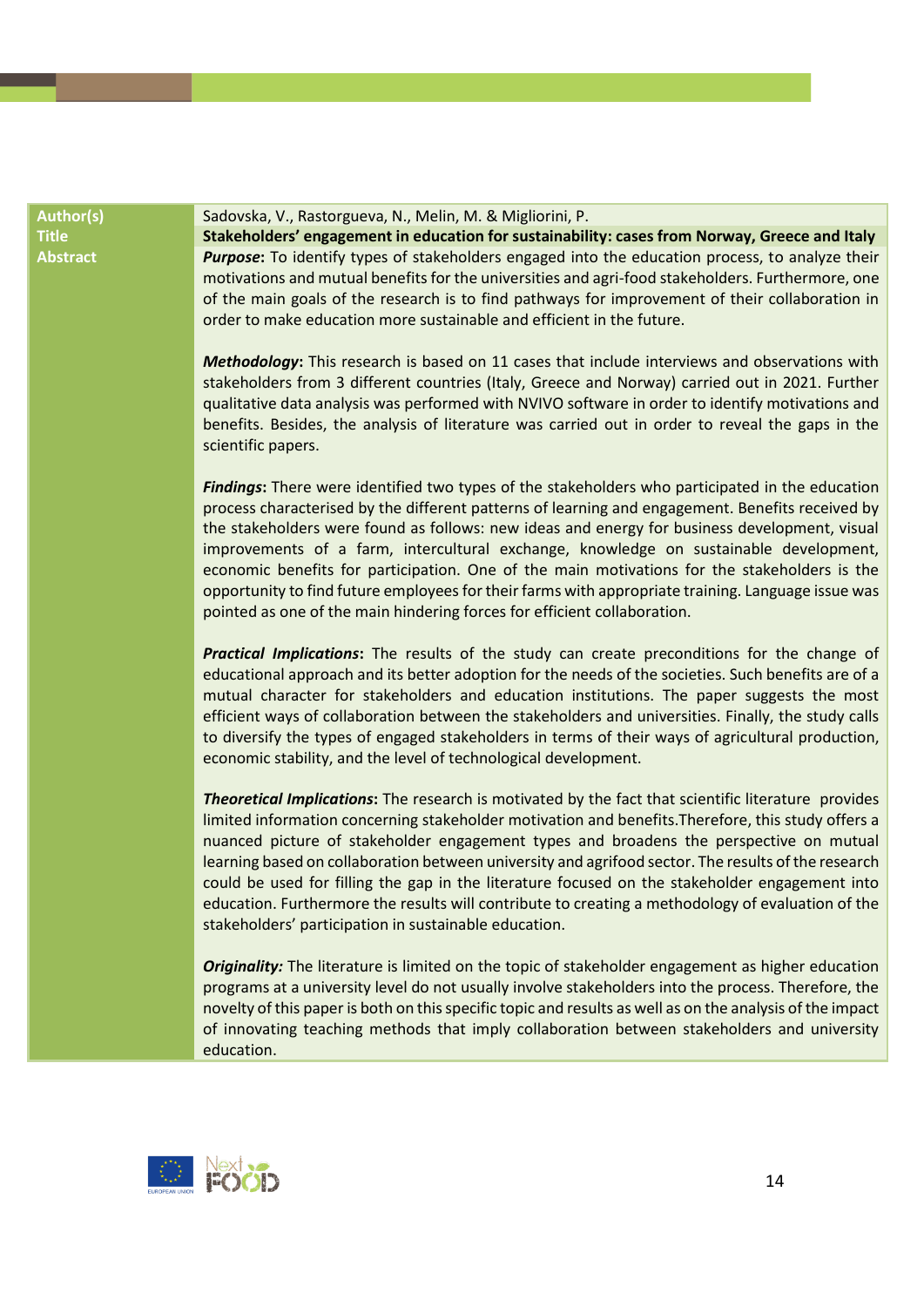| <b>Author(s)</b> | Steiro, Å. L., Breland, T. A. & Hauggaard-Nielsen, H.                                                                                                                                                                                                                                                                                                                                                                                                                                                                                                                                                                                                                                                                                                                                                                                      |
|------------------|--------------------------------------------------------------------------------------------------------------------------------------------------------------------------------------------------------------------------------------------------------------------------------------------------------------------------------------------------------------------------------------------------------------------------------------------------------------------------------------------------------------------------------------------------------------------------------------------------------------------------------------------------------------------------------------------------------------------------------------------------------------------------------------------------------------------------------------------|
| <b>Title</b>     | What farmers learn for sustainable development through participatory farming system<br>inquiry: a case study of student-farmer action learning projects                                                                                                                                                                                                                                                                                                                                                                                                                                                                                                                                                                                                                                                                                    |
| <b>Abstract</b>  | Purpose: Explore what farmers learn regarding problems, opportunities and challenges<br>related to sustainable development from engaging in student-farmer action learning<br>projects and identify how experiences from such projects can inform future participatory<br>multi-stakeholder projects.                                                                                                                                                                                                                                                                                                                                                                                                                                                                                                                                      |
|                  | Methodology: A case study of four student-farmer projects in south-eastern Norway was<br>conducted. The projects were part of the MSc course at Norwegian University of Life<br>'Acroecology:<br>Action<br><b>Sciences</b><br>Learning<br>Farming<br>and<br>in<br>Food<br>Systems'<br>(https://www.nmbu.no/course/pae302). With facilitator teams consisting of 4-5 students,<br>the projects followed a holistically-, action-oriented, stepwise protocol aiming at improved<br>ecological, economic and social sustainability according to agroecological principles. Data<br>for the present investigation were collected through participant observation at key events<br>throughout the projects and follow-up in-depth interviews of farmers. Additionally,<br>documents delivered by each student group to their respective farmer. |
|                  | Findings: *Forthcoming*.                                                                                                                                                                                                                                                                                                                                                                                                                                                                                                                                                                                                                                                                                                                                                                                                                   |
|                  | Practical implications: The analysis demonstrates how farmers and their advisors, by making<br>their interactions more participatory and structured according to a stepwise inquiry and<br>planning process, can improve their approaches to dealing holistically and action-oriented<br>with problems, opportunities and challenges related to sustainable development.                                                                                                                                                                                                                                                                                                                                                                                                                                                                   |
|                  | Theoretical implications: This paper contributes to the field of farmers' learning and multi-<br>stakeholder projects by putting forth empirically-based analyses of an innovative action<br>learning approach.                                                                                                                                                                                                                                                                                                                                                                                                                                                                                                                                                                                                                            |
|                  | Originality: While previous efforts within this field have mainly focused on projects with a<br>lower degree of stakeholder participation, this study reports findings from projects where<br>stakeholders participate to a high degree throughout the projects.                                                                                                                                                                                                                                                                                                                                                                                                                                                                                                                                                                           |

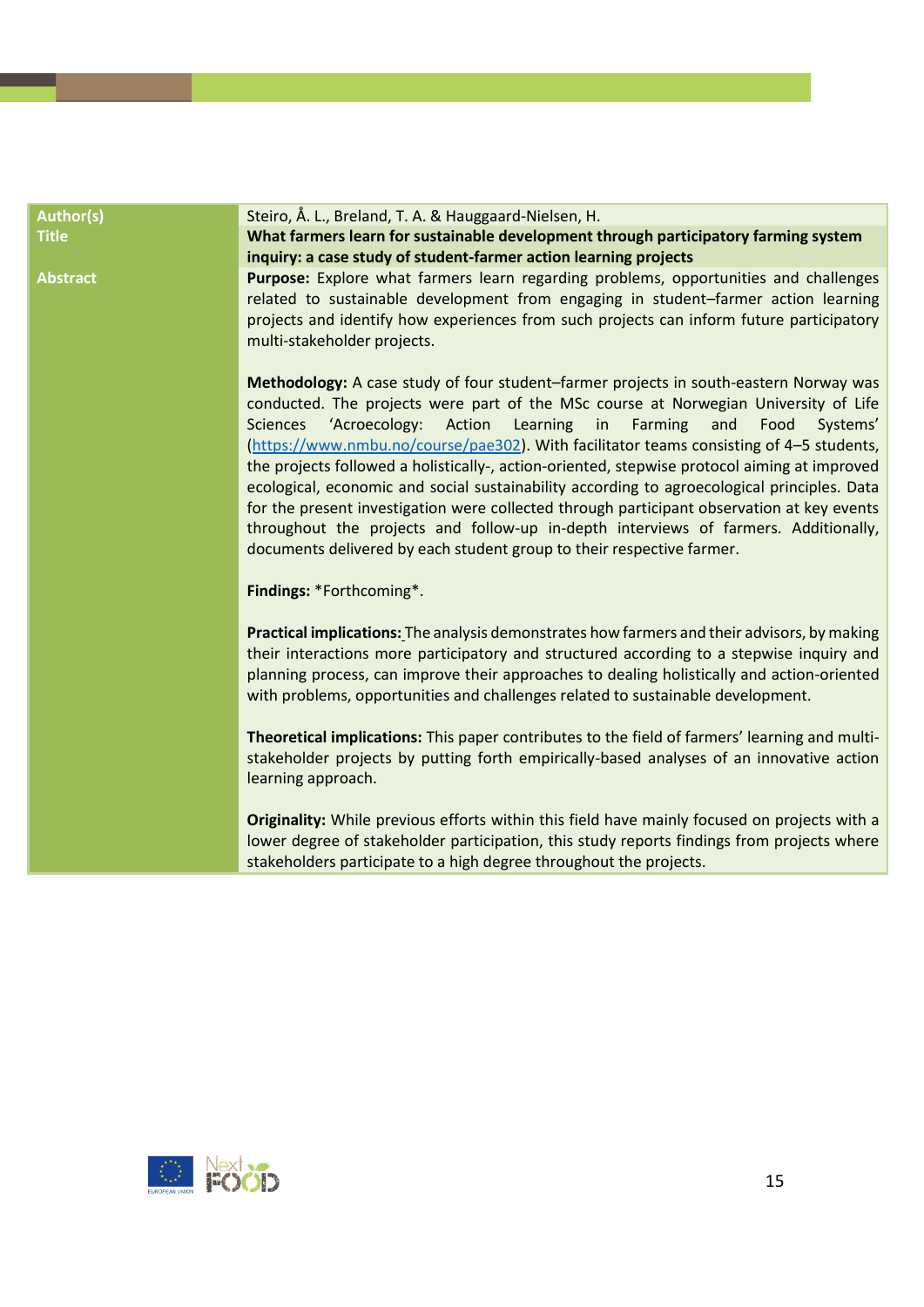| <b>Author(s)</b> | Zafeiriou, G., Krooupa, A-M., Krystalidou, E., Papadopoulos, F., Lymperopoulos, A.,<br>Papageorgiou, M., Navrozides, M. & Papadopoulou, E.                                                                                                                                                                                                                                                                                                                                                                                                                                                                                                                                                                                                                                                                                           |
|------------------|--------------------------------------------------------------------------------------------------------------------------------------------------------------------------------------------------------------------------------------------------------------------------------------------------------------------------------------------------------------------------------------------------------------------------------------------------------------------------------------------------------------------------------------------------------------------------------------------------------------------------------------------------------------------------------------------------------------------------------------------------------------------------------------------------------------------------------------|
| <b>Title</b>     | Identifying skills and competencies needed for supporting sustainable agricultural<br>education: The Greek students' perspectives                                                                                                                                                                                                                                                                                                                                                                                                                                                                                                                                                                                                                                                                                                    |
| <b>Abstract</b>  | Purpose: To identify and discuss gaps in skills and competencies needed for supporting<br>sustainable agriculture in Greek tertiary education.                                                                                                                                                                                                                                                                                                                                                                                                                                                                                                                                                                                                                                                                                       |
|                  | Methodology: The study adopted a qualitative approach using focus groups as the main<br>data collection tool. Participants were undergraduate agricultural students at the<br>International Hellenic University in Thessaloniki, Greece. Group interviews were audio<br>recorded and transcribed verbatim. Data were analysed for common patterns and emerging<br>themes using thematic descriptive analysis. Analysis was assisted by the ATLAS.ti software<br>to organise data, facilitate retrieval, assist pattern emergence and visual representation of<br>code relationships. This study was conducted as part of the EU-funded NextFOOD project.                                                                                                                                                                             |
|                  | Findings: Fourteen focus groups (5-6 participants per group) were held. The median<br>duration of group interviews was 75 minutes. Data analysis identified a number of skills<br>required by Greek students to enhance their academic performance and support their<br>transition to sustainable agriculture as future professionals. Identified skills were grouped<br>into four main categories: academic/lifelong learning, managerial, communication, and<br>"green" skills. Students, as the future generation of the agricultural professionals, can<br>translate their knowledge into action by developing their academic/lifelong learning skills.<br>Training in managerial, communication and "green" skills needs to be embedded in<br>educational curricula for a shift towards sustainable agriculture to be achieved. |
|                  | Practical implications: This paper identified gaps and challenges in undergraduate students'<br>sustainability skills and competencies and can inform the design of future academic curricula<br>in sustainability education.                                                                                                                                                                                                                                                                                                                                                                                                                                                                                                                                                                                                        |
|                  | Theoretical implications: The paper draws attention to the changes needed in the Greek<br>educational system for assisting the identified skills development in order to effectively<br>promote a shift towards sustainable agriculture.                                                                                                                                                                                                                                                                                                                                                                                                                                                                                                                                                                                             |